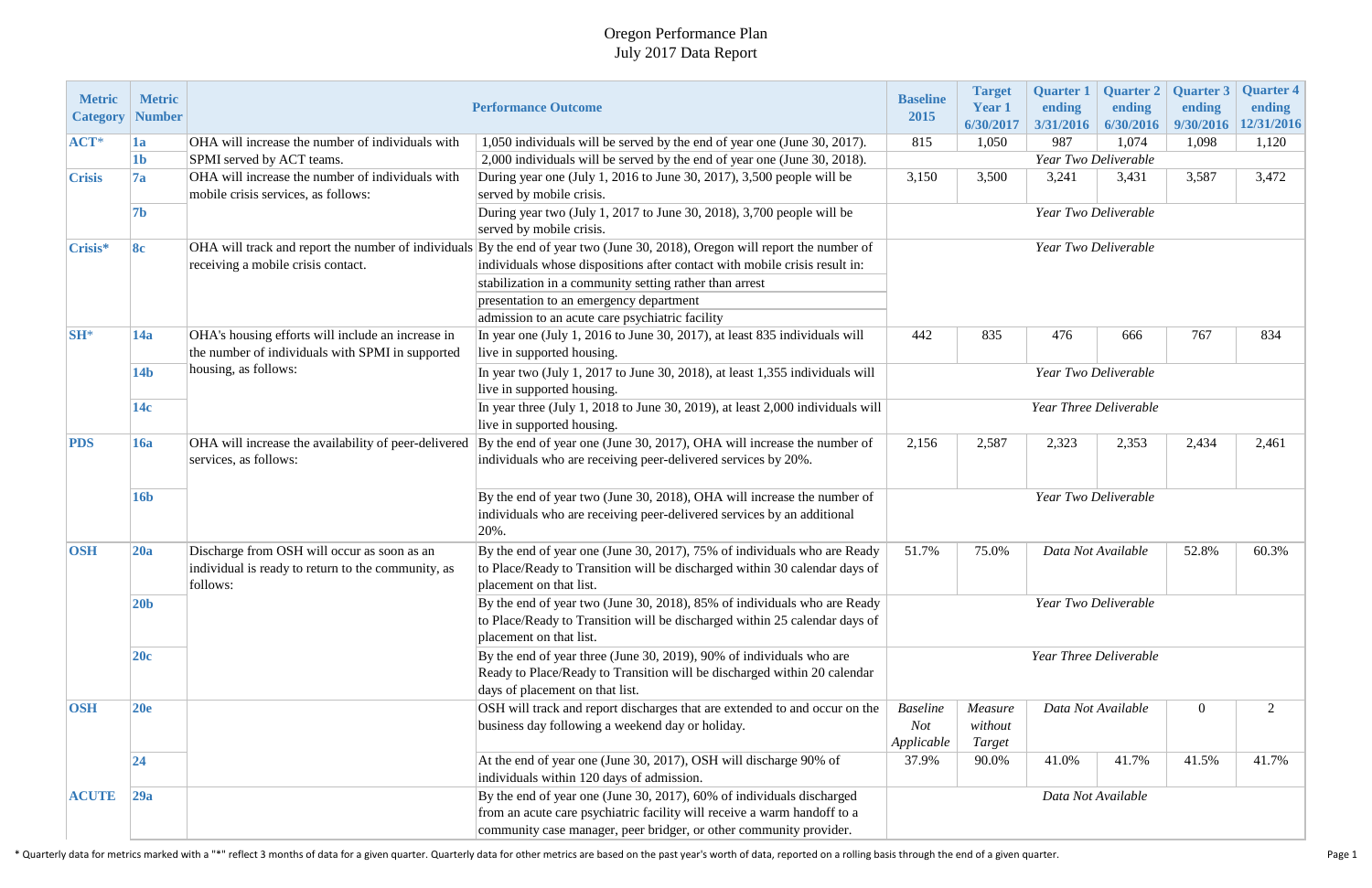## Oregon Performance Plan July 2017 Data Report

| <b>Metric</b><br><b>Category</b> | <b>Metric</b><br><b>Number</b> |                                                                                                                                                                               | <b>Performance Outcome</b>                                                                                                                                                                                                                | <b>Baseline</b><br>2015              | <b>Target</b><br><b>Year 1</b><br>6/30/2017 | <b>Quarter 1</b><br>ending<br>3/31/2016 | <b>Quarter 2</b><br>ending<br>6/30/2016 | <b>Quarter 3</b><br>ending<br>9/30/2016 | <b>Quarter 4</b><br>ending<br>12/31/2016 |  |
|----------------------------------|--------------------------------|-------------------------------------------------------------------------------------------------------------------------------------------------------------------------------|-------------------------------------------------------------------------------------------------------------------------------------------------------------------------------------------------------------------------------------------|--------------------------------------|---------------------------------------------|-----------------------------------------|-----------------------------------------|-----------------------------------------|------------------------------------------|--|
|                                  | 29 <sub>b</sub>                |                                                                                                                                                                               | By the end of year two, (June 30, 2018), 75% of individuals discharged<br>from an acute care psychiatric facility will receive a warm handoff to a<br>community case manager, peer bridger, or other community provider.                  | Year Two Deliverable                 |                                             |                                         |                                         |                                         |                                          |  |
|                                  | 29c                            |                                                                                                                                                                               | By the end of year three (June 30, 2019), 85% of individuals discharged<br>from an acute care psychiatric facility will receive a warm handoff to a<br>community case manager, peer bridger, or other community provider.                 | Year Three Deliverable               |                                             |                                         |                                         |                                         |                                          |  |
| <b>ACUTE</b>                     | 30                             |                                                                                                                                                                               | OHA will continue to require that individuals receive a follow up visit with<br>a community mental health provider within 7 days of discharge, and OHA<br>will report this data.                                                          | 79.4%                                | Measure<br>without<br><b>Target</b>         | 70.7%                                   | 70.1%                                   | 71.5%                                   | 72.0%                                    |  |
| <b>ACUTE</b>                     | 31a                            |                                                                                                                                                                               | OHA will monitor and report the 30 day rates of readmission, by acute care<br>psychiatric facility.                                                                                                                                       | 9.2%                                 | Measure<br>without<br>Target                | 10.7%                                   | 10.6%                                   | 10.9%                                   | 11.1%                                    |  |
|                                  |                                |                                                                                                                                                                               | OHA will monitor and report the 180 day rates of readmission, by acute<br>care psychiatric facility.                                                                                                                                      | 21.3%                                | Measure<br>without<br>Target                | 23.5%                                   | 23.3%                                   | 22.6%                                   | 22.6%                                    |  |
| <b>ACUTE</b>                     | 31 <sub>b</sub><br> 32         |                                                                                                                                                                               | Two or more readmissions to acute care psychiatric hospital in a six month<br>period.                                                                                                                                                     | <b>Baseline</b><br>Not<br>Applicable | Data for<br>Process<br>Measure              | Data Not Available                      |                                         |                                         | 346                                      |  |
| <b>ACUTE</b>                     | 35                             |                                                                                                                                                                               | OHA will measure the average length of stay of individuals with SPMI in<br>acute care psychiatric facilities, by hospital.                                                                                                                | 8.9                                  | Measure<br>without<br><b>Target</b>         | 9.2                                     | 9.2                                     | 9.6                                     | 9.6                                      |  |
|                                  | 35                             |                                                                                                                                                                               | OHA will also report the number of individuals with SPMI in each facility<br>whose length of stay exceeds 20 days.                                                                                                                        | 385                                  | Measure<br>without<br>Target                | 443                                     | 426                                     | 435                                     | 423                                      |  |
| ED                               | <b>40a</b>                     | OHA will reduce recidivism to emergency<br>departments for the psychiatric purposes, by taking<br>the following steps:                                                        | OHA will monitor the number of individuals with SPMI with two or more<br>readmissions to an emergency department for psychiatric reasons in a six<br>month period, by hospital.                                                           | 1,067                                | Measure<br>without<br>Target                | 681                                     | 816                                     | 924                                     | 919                                      |  |
| ED                               | 41a                            | OHA will reduce the rate of visits to general<br>emergency departments by individuals with SPMI                                                                               | By the end of year one (June 30, 2017), there will be a 10% reduction from<br>the baseline.                                                                                                                                               | 1.54                                 | 1.40                                        | 1.8                                     | 1.9                                     | 2.0                                     | 2.1                                      |  |
|                                  | 41 <sub>b</sub>                | for mental health reasons, as follows:                                                                                                                                        | By the end of year two (June 30, 2018), there will be a 20% reduction from<br>the baseline.                                                                                                                                               | Year Two Deliverable                 |                                             |                                         |                                         |                                         |                                          |  |
| ED                               | 43                             | OHA is working with hospitals to determine a<br>strategy for collecting data regarding individuals<br>with SPMI who are in emergency departments for<br>longer than 23 hours. | OHA will begin reporting this information in July 2017, and will provide<br>data by quarter thereafter. OHA will report this information by region.<br>OHA will pursue efforts to encourage reporting on a hospital-by-hospital<br>basis. | Year Two Deliverable                 |                                             |                                         |                                         |                                         |                                          |  |
| $SE^*$                           | 45a                            |                                                                                                                                                                               | The number of individuals with SPMI who receive supported employment<br>services who are employed in competitive integrated employment                                                                                                    | <b>Baseline</b><br>Not<br>Applicable | Measure<br>without<br>Target                | 611                                     | 702                                     | 680                                     | 697                                      |  |